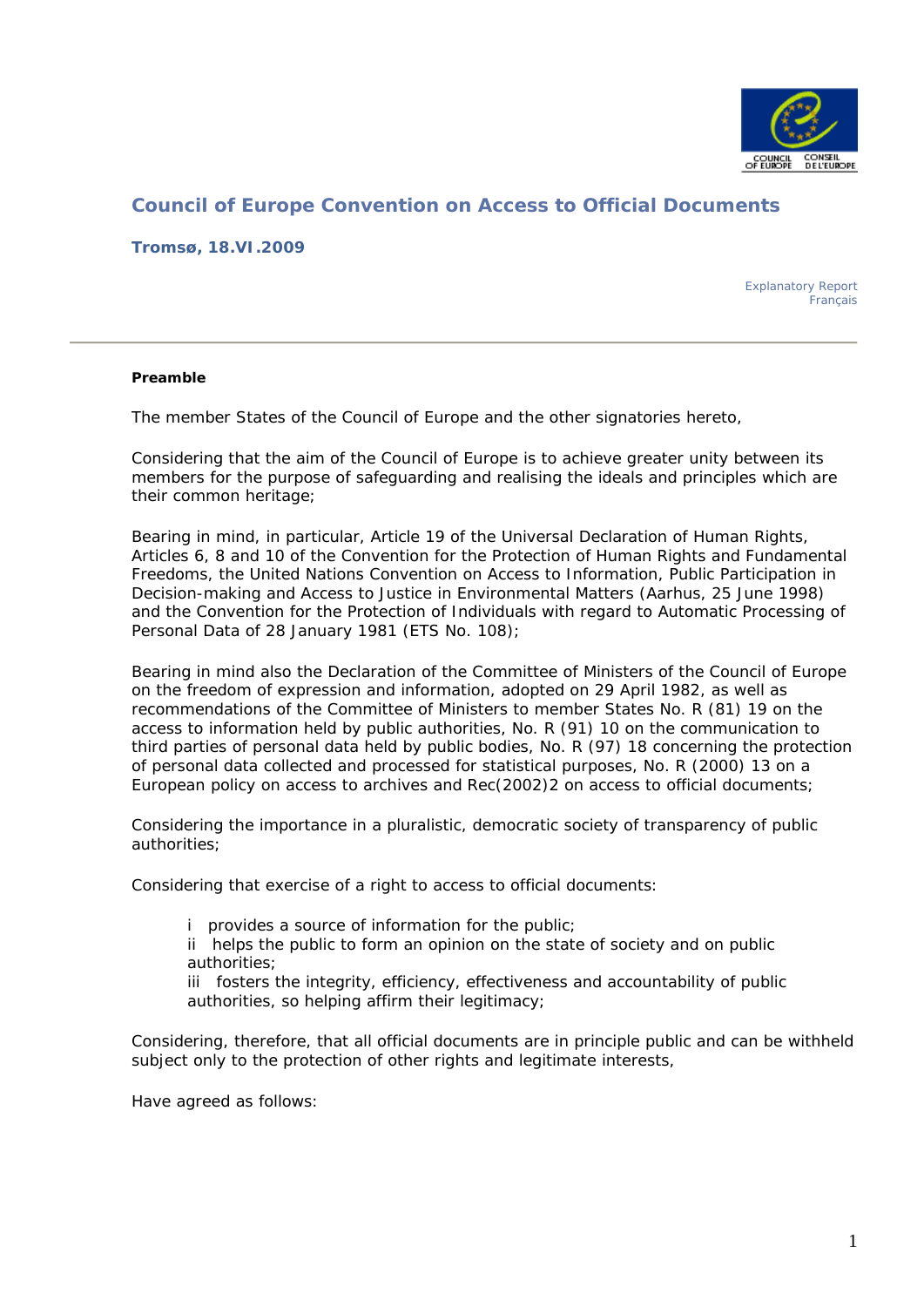#### **Section I**

#### **Article 1 – General provisions**

1 The principles set out hereafter should be understood without prejudice to those domestic laws and regulations and to international treaties which recognise a wider right of access to official documents.

- 2 For the purposes of this Convention:
	- a i "public authorities" means:
		- 1 government and administration at national, regional and local level; 2 legislative bodies and judicial authorities insofar as they perform administrative functions according to national law;
		- 3 natural or legal persons insofar as they exercise administrative authority.

 ii Each Party may, at the time of signature or when depositing its instrument of ratification, acceptance, approval or accession, by a declaration addressed to the Secretary General of the Council of Europe, declare that the definition of "public authorities" also includes one or more of the following:

- 1 legislative bodies as regards their other activities;
- 2 judicial authorities as regards their other activities;

3 natural or legal persons insofar as they perform public functions or operate with public funds, according to national law.

b "official documents" means all information recorded in any form, drawn up or received and held by public authorities.

#### **Article 2 – Right of access to official documents**

1 Each Party shall guarantee the right of everyone, without discrimination on any ground, to have access, on request, to official documents held by public authorities.

2 Each Party shall take the necessary measures in its domestic law to give effect to the provisions for access to official documents set out in this Convention.

3 These measures shall be taken at the latest at the time of entry into force of this Convention in respect of that Party.

#### **Article 3 – Possible limitations to access to official documents**

1 Each Party may limit the right of access to official documents. Limitations shall be set down precisely in law, be necessary in a democratic society and be proportionate to the aim of protecting:

- a national security, defence and international relations;
- b public safety;
- c the prevention, investigation and prosecution of criminal activities;
- d disciplinary investigations;
- e inspection, control and supervision by public authorities;
- f privacy and other legitimate private interests;
- g commercial and other economic interests;
- h the economic, monetary and exchange rate policies of the State;

i the equality of parties in court proceedings and the effective administration of justice;

j environment; or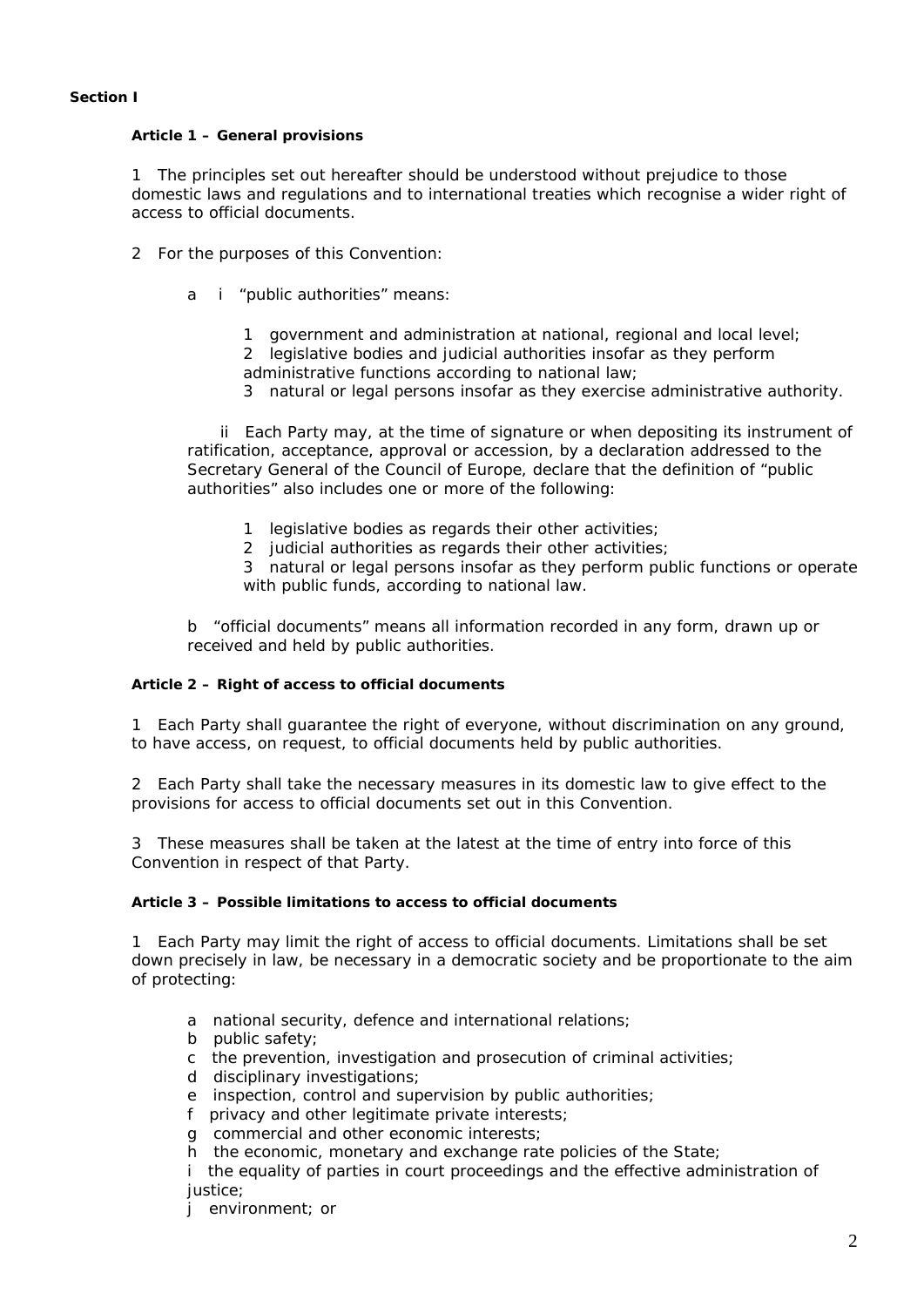k the deliberations within or between public authorities concerning the examination of a matter.

Concerned States may, at the time of signature or when depositing their instrument of ratification, acceptance, approval or accession, by a declaration addressed to the Secretary General of the Council of Europe, declare that communication with the reigning Family and its Household or the Head of State shall also be included among the possible limitations.

2 Access to information contained in an official document may be refused if its disclosure would or would be likely to harm any of the interests mentioned in paragraph 1, unless there is an overriding public interest in disclosure.

3 The Parties shall consider setting time limits beyond which the limitations mentioned in paragraph 1 would no longer apply.

#### **Article 4 – Requests for access to official documents**

1 An applicant for an official document shall not be obliged to give reasons for having access to the official document.

2 Parties may give applicants the right to remain anonymous except when disclosure of identity is essential in order to process the request.

3 Formalities for requests shall not exceed what is essential in order to process the request.

#### **Article 5 – Processing of requests for access to official documents**

1 The public authority shall help the applicant, as far as reasonably possible, to identify the requested official document.

2 A request for access to an official document shall be dealt with by any public authority holding the document. If the public authority does not hold the requested official document or if it is not authorised to process that request, it shall, wherever possible, refer the application or the applicant to the competent public authority.

3 Requests for access to official documents shall be dealt with on an equal basis.

4 A request for access to an official document shall be dealt with promptly. The decision shall be reached, communicated and executed as soon as possible or within a reasonable time limit which has been specified beforehand.

5 A request for access to an official document may be refused:

- i if, despite the assistance from the public authority, the request remains too vague
- to allow the official document to be identified; or
- ii if the request is manifestly unreasonable.

6 A public authority refusing access to an official document wholly or in part shall give the reasons for the refusal. The applicant has the right to receive on request a written justification from this public authority for the refusal.

#### **Article 6 – Forms of access to official documents**

1 When access to an official document is granted, the applicant has the right to choose whether to inspect the original or a copy, or to receive a copy of it in any available form or format of his or her choice unless the preference expressed is unreasonable.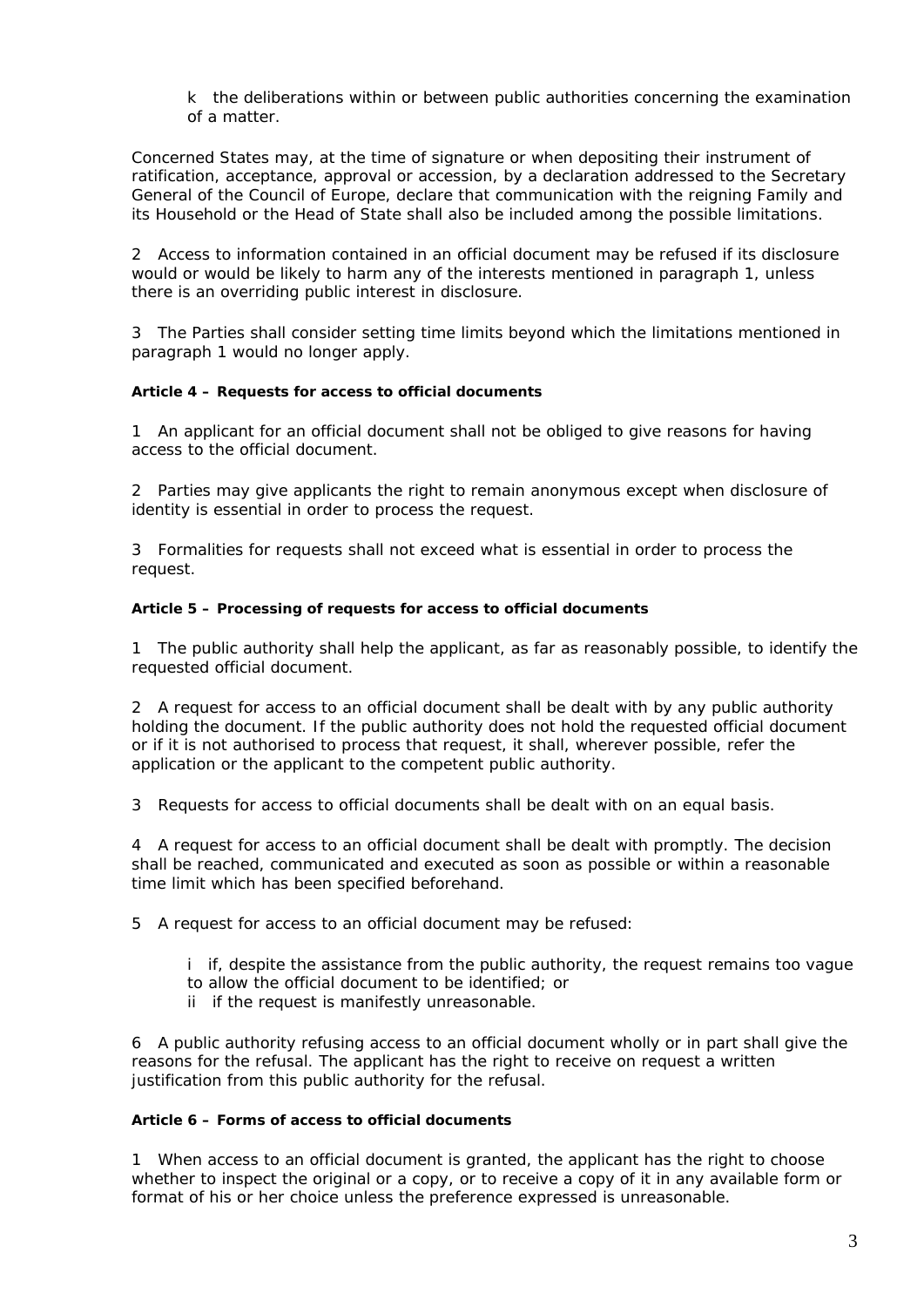2 If a limitation applies to some of the information in an official document, the public authority should nevertheless grant access to the remainder of the information it contains. Any omissions should be clearly indicated. However, if the partial version of the document is misleading or meaningless, or if it poses a manifestly unreasonable burden for the authority to release the remainder of the document, such access may be refused.

3 The public authority may give access to an official document by referring the applicant to easily accessible alternative sources.

## **Article 7 – Charges for access to official documents**

1 Inspection of official documents on the premises of a public authority shall be free of charge. This does not prevent Parties from laying down charges for services in this respect provided by archives and museums.

2 A fee may be charged to the applicant for a copy of the official document, which should be reasonable and not exceed the actual costs of reproduction and delivery of the document. Tariffs of charges shall be published.

## **Article 8 – Review procedure**

1 An applicant whose request for an official document has been denied, expressly or impliedly, whether in part or in full, shall have access to a review procedure before a court or another independent and impartial body established by law.

2 An applicant shall always have access to an expeditious and inexpensive review procedure, involving either reconsideration by a public authority or review in accordance with paragraph 1.

## **Article 9 – Complementary measures**

The Parties shall inform the public about its right of access to official documents and how that right may be exercised. They shall also take appropriate measures to:

a educate public authorities in their duties and obligations with respect to the implementation of this right;

- b provide information on the matters or activities for which they are responsible;
- c manage their documents efficiently so that they are easily accessible; and

d apply clear and established rules for the preservation and destruction of their documents.

#### **Article 10 – Documents made public at the initiative of the public authorities**

At its own initiative and where appropriate, a public authority shall take the necessary measures to make public official documents which it holds in the interest of promoting the transparency and efficiency of public administration and to encourage informed participation by the public in matters of general interest.

#### **Section II**

#### **Article 11 – Group of Specialists on Access to Official Documents**

1 A Group of Specialists on Access to Official Documents shall meet at least once a year with a view to monitoring the implementation of this Convention by the Parties, notably:

a reporting on the adequacy of the measures in law and practice taken by the Parties to give effect to the provisions set out in this Convention;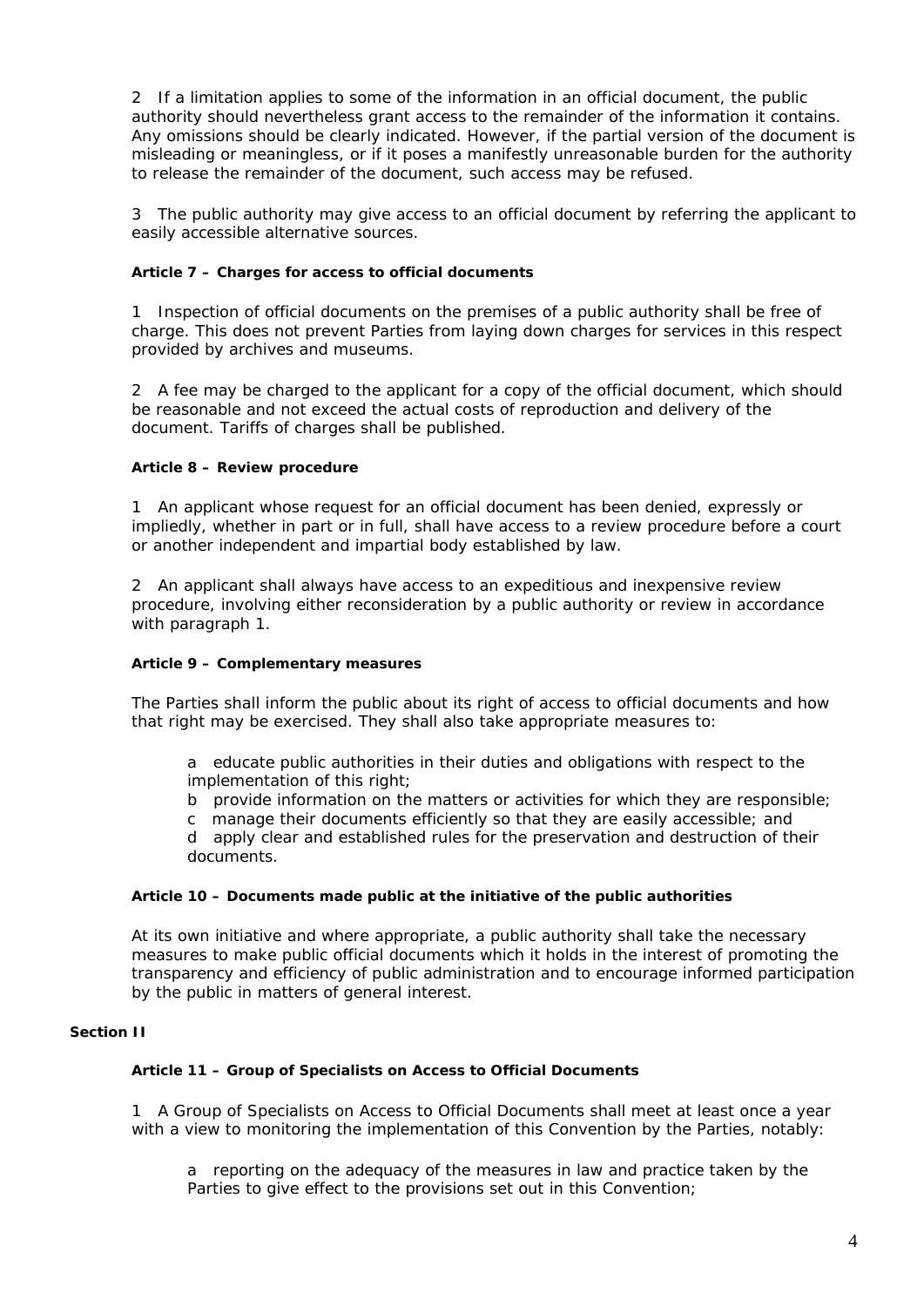b i expressing opinions on any question concerning the application of this Convention;

 ii making proposals to facilitate or improve the effective use and implementation of this Convention, including the identification of any problems;

 iii exchanging information and reporting on significant legal, policy or technological developments;

 iv making proposals to the Consultation of Parties for the amendment of this Convention;

 v formulating its opinion on any proposal for the amendment of this Convention made in accordance with Article 19.

2 The Group of Specialists may request information and opinions from civil society.

3 The Group of Specialists shall consist of a minimum of 10 and a maximum of 15 members. The members are elected by the Consultation of Parties for a period of four years, renewable once, from a list of experts, each Party proposing two experts. They shall be chosen from among persons of the highest integrity recognised for their competence in the field of access to official documents. A maximum of one member may be elected from the list proposed by each Party.

4 The members of the Group of Specialists shall sit in their individual capacity, be independent and impartial in the exercise of their functions and shall not receive any instructions from governments.

5 The election procedure of the members of the Group of Specialists shall be determined by the Committee of Ministers, after consulting with and obtaining the unanimous consent of the Parties to the Convention, within a period of one year following the entry into force of this Convention. The Group of Specialists shall adopt its own rules of procedure.

#### **Article 12 – Consultation of the Parties**

1 The Consultation of the Parties shall be composed of one representative per Party.

- 2 The Consultation of the Parties shall take place with a view to:
	- a considering the reports, opinions and proposals of the Group of Specialists;
	- b making proposals and recommendations to the Parties;

c making proposals for the amendment of this Convention in accordance with Article 19;

d formulating its opinion on any proposal for the amendment of this Convention made in accordance with Article 19.

3 The Consultation of the Parties shall be convened by the Secretary General of the Council of Europe within one year after the entry into force of this Convention in order to elect the members of the Group of Specialists. It shall subsequently meet at least once every 4 years and in any case, when the majority of the Parties, the Committee of Ministers or the Secretary General of the Council of Europe requests its convocation. The Consultation of the Parties shall adopt its own rules of procedure.

4 After each meeting, the Consultation of the Parties shall submit to the Committee of Ministers an activity report.

#### **Article 13 – Secretariat**

The Consultation of the Parties and the Group of Specialists shall be assisted by the Secretariat of the Council of Europe in carrying out their functions pursuant to this Section.

#### **Article 14 – Reporting**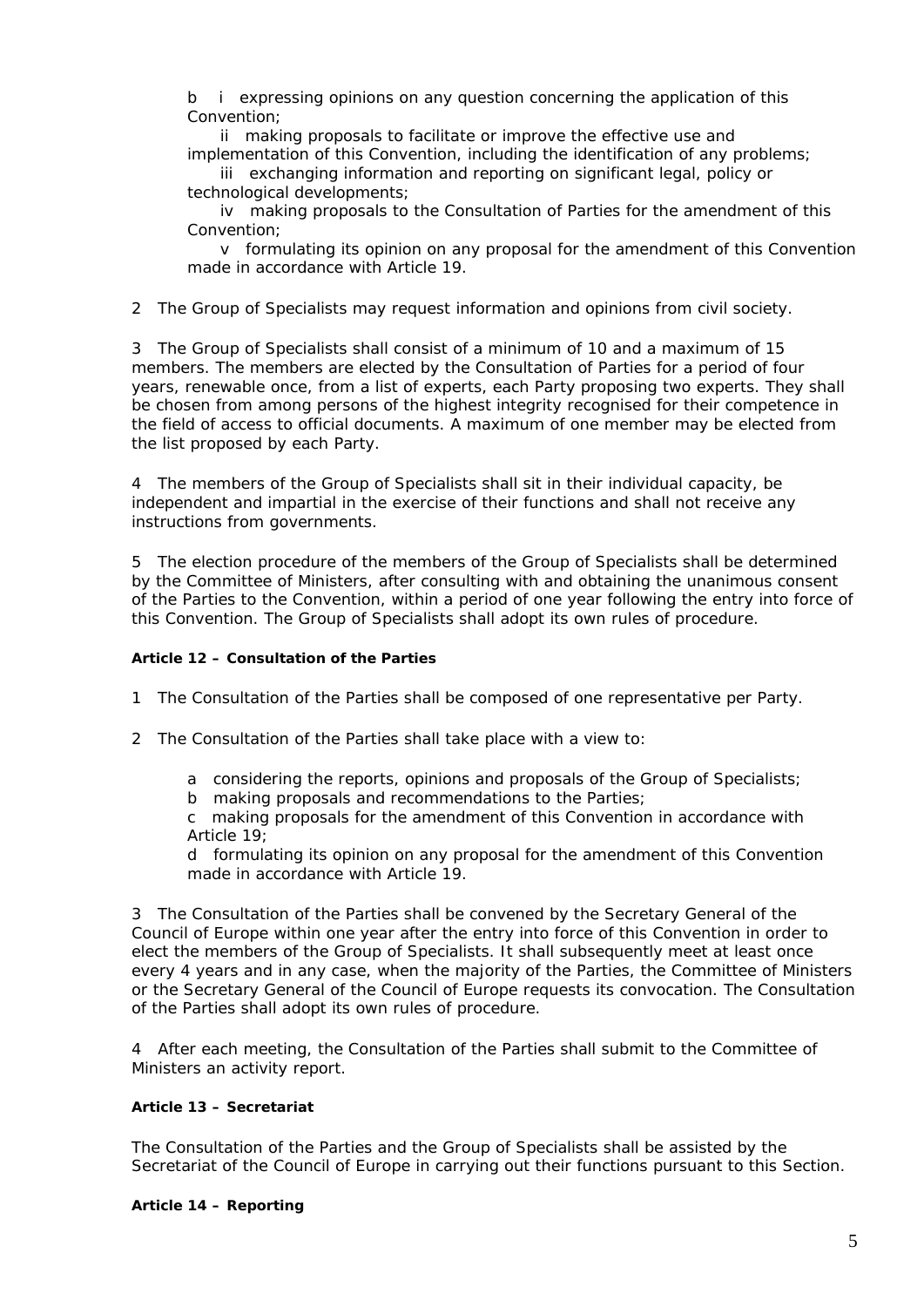1 Within a period of one year following the entry into force of this Convention in respect of a Contracting Party, the latter shall transmit to the Group of Specialists a report containing full information on the legislative and other measures taken to give effect to the provisions of this Convention.

2 Thereafter, each Party shall transmit to the Group of Specialists before each meeting of the Consultation of the Parties an update of the information mentioned in paragraph 1.

3 Each Party shall also transmit to the Group of Specialists any information that it requests to fulfil its tasks.

## **Article 15 – Publication**

The reports submitted by Parties to the Group of Specialists, the reports, proposals and opinions of the Group of Specialists and the activity reports of the Consultation of the Parties shall be made public.

#### **Section III**

#### **Article 16 – Signature and entry into force of the Convention**

1 This Convention shall be open for signature by the member States of the Council of Europe.

2 This Convention is subject to ratification, acceptance or approval. Instruments of ratification, acceptance or approval shall be deposited with the Secretary General of the Council of Europe.

3 This Convention shall enter into force on the first day of the month following the expiration of a period of three months after the date on which 10 member States of the Council of Europe have expressed their consent to be bound by the Convention in accordance with the provisions of paragraph 2.

4 In respect of any Signatory State which subsequently expresses its consent to be bound by it, the Convention shall enter into force on the first day of the month following the expiration of a period of three months after the date of the expression of its consent to be bound by the Convention in accordance with the provisions of paragraph 2.

#### **Article 17 – Accession to the Convention**

1 After the entry into force of this Convention, the Committee of Ministers of the Council of Europe may, after consulting the Parties to this Convention and obtaining their unanimous consent, invite any State which is not a member of the Council of Europe or any international organisation to accede to this Convention. The decision shall be taken by the majority provided for in Article 20.d of the Statute of the Council of Europe and by unanimous vote of the representatives of the Parties entitled to sit on the Committee of Ministers.

2 In respect of any State or international organisation acceding to the Convention under paragraph 1 above, the Convention shall enter into force on the first day of the month following the expiration of a period of three months after the date of deposit of the instrument of accession with the Secretary General of the Council of Europe.

## **Article 18 – Territorial application**

1 Any State may at the time of signature or when depositing its instrument of ratification, acceptance, approval or accession, specify the territory or territories to which this Convention shall apply.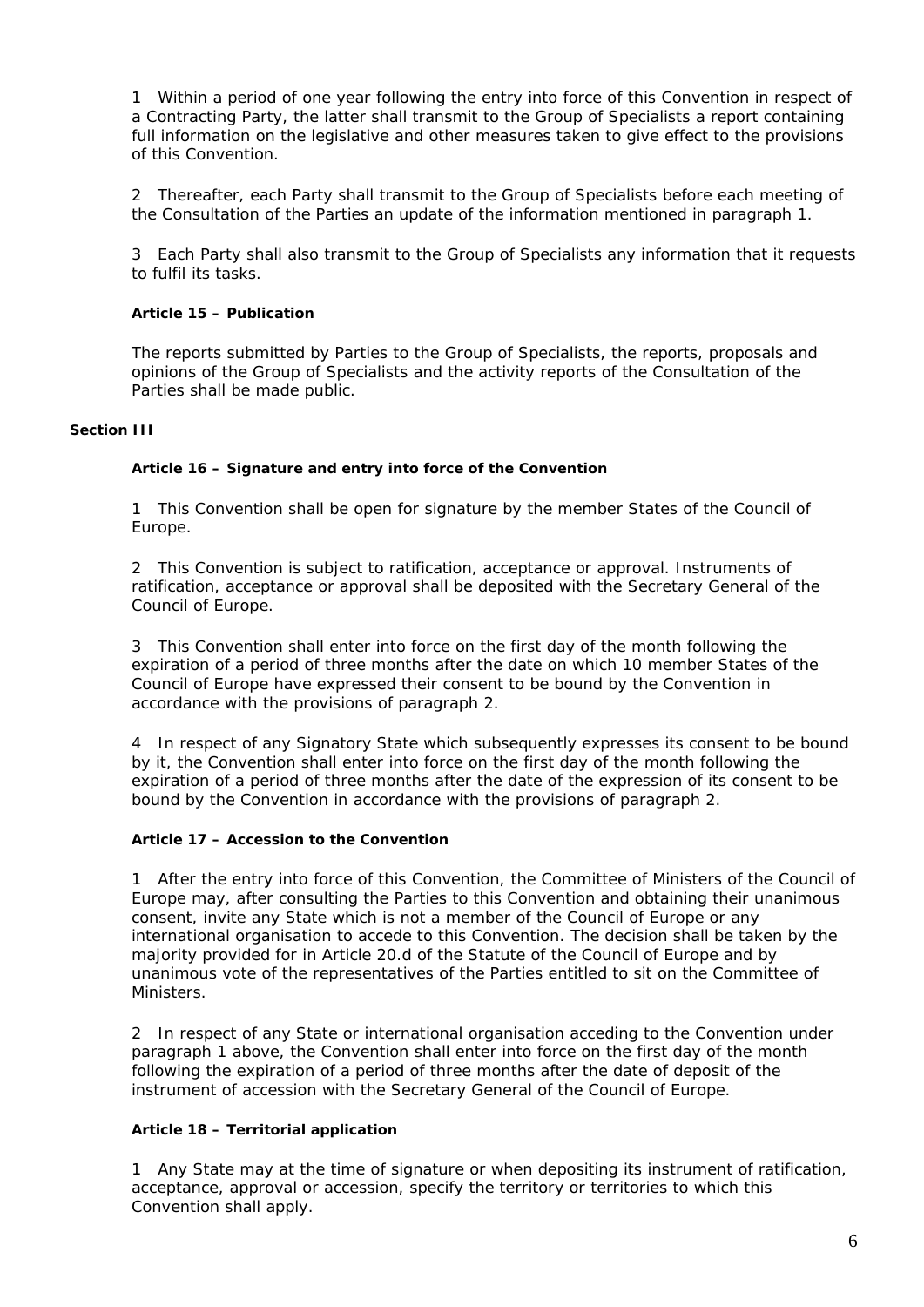2 Any State may, at any later date, by a declaration addressed to the Secretary General of the Council of Europe, extend the application of this Convention to any other territory specified in the declaration for whose international relations it is responsible. In respect of such territory the Convention shall enter into force on the first day of the month following the expiration of a period of three months after the date of receipt of such declaration by the Secretary General.

3 Any declaration made under the two preceding paragraphs may, in respect of any territory specified in such declaration, be withdrawn by a notification addressed to the Secretary General. The withdrawal shall become effective on the first day of the month following the expiration of a period of three months after the date of receipt of such notification by the Secretary General.

#### **Article 19 – Amendments to the Convention**

1 Amendments to this Convention may be proposed by any Party, the Committee of Ministers of the Council of Europe, the Group of Specialists or the Consultation of the Parties.

2 Any proposal for amendment shall be communicated by the Secretary General of the Council of Europe to the Parties.

3 Any amendment shall be communicated to the Consultation of the Parties, which, after having consulted the Group of Specialists, shall submit to the Committee of Ministers its opinion on the proposed amendment.

4 The Committee of Ministers shall consider the proposed amendment and any opinion submitted by the Consultation of the Parties and may approve the amendment.

5 The text of any amendment approved by the Committee of Ministers in accordance with paragraph 4 shall be forwarded to the Parties for acceptance.

6 Any amendment approved in accordance with paragraph 4 shall come into force on the first day of the month following the expiration of a period of one month after the date on which all Parties have informed the Secretary General that they have accepted it.

#### **Article 20 – Declarations**

Any Party may, at the time of the signature or when depositing its instrument of ratification, acceptance, approval or accession, make one or more of the declarations provided for in Articles 1.2, 3.1 and 18. It shall notify any changes to this information to the Secretary General of the Council of Europe.

#### **Article 21 – Denunciation**

1 Any Party may at any time denounce this Convention by means of a notification addressed to the Secretary General of the Council of Europe.

2 Such denunciation shall become effective on the first day of the month following the expiration of a period of six months after the date of receipt of the notification by the Secretary General.

## **Article 22 – Notification**

The Secretary General of the Council of Europe shall notify the member States of the Council of Europe and any State and international organisation which has acceded or been invited to accede to this Convention of: